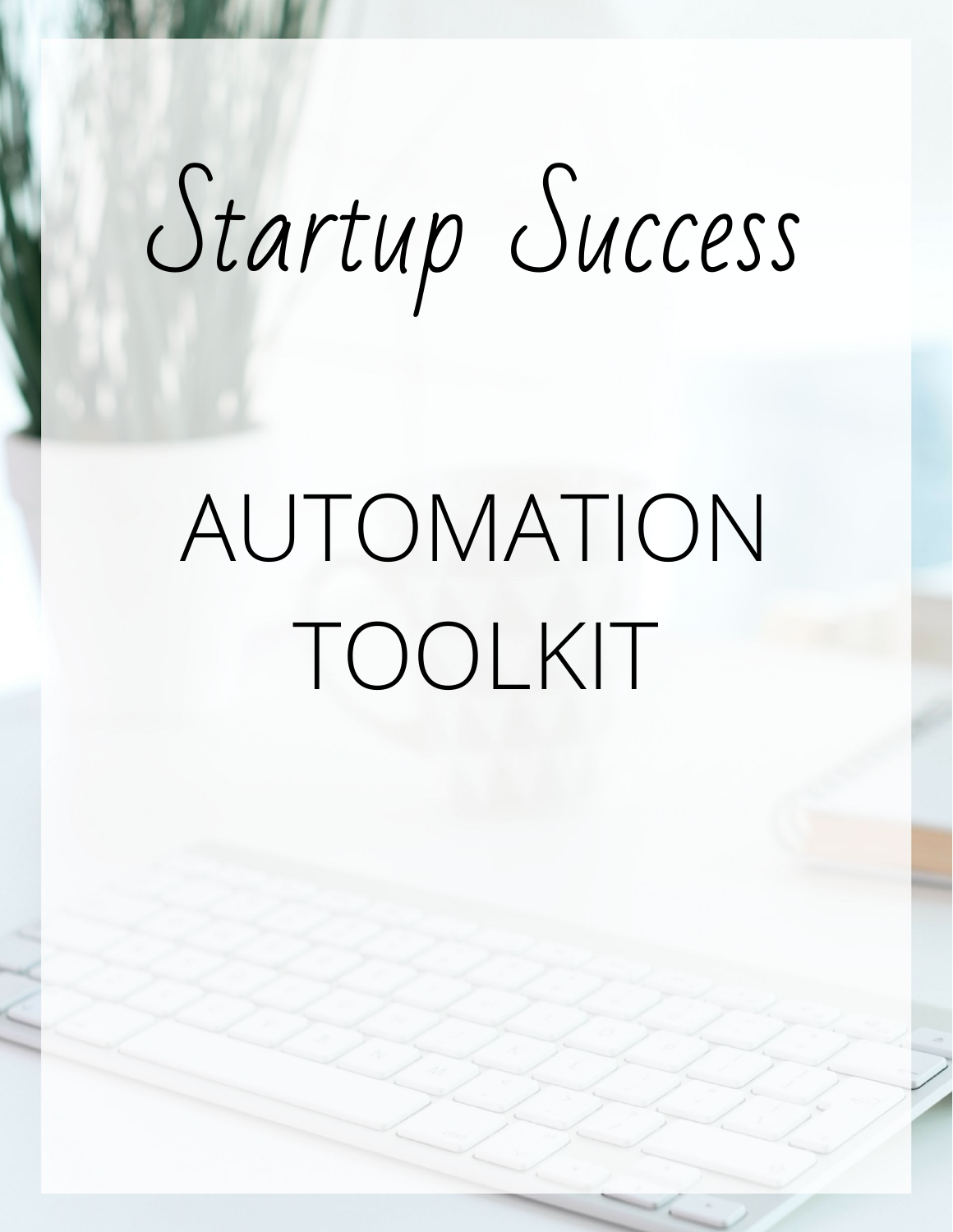Startup Success

### Automation Toolkit

### **Automate Your Project Management**

#### **Trello**

### <https://trello.com>

*Starts at free.*

Trello allows you to organize projects by creating boards, lists, and cards on those lists. Open a card and you can add comments, upload file attachments, create checklists, add labels and due dates, and more.

#### **Asana**

### <https://asana.com/>

#### *Starts at free.*

An easy way to manage team projects and tasks. Asana gives you everything you need to stay in sync, hit deadlines, and reach your goals. Use the "Timeline" feature to create a plan that shows you how the pieces of your project fit together, and helps you keep work on track as things change.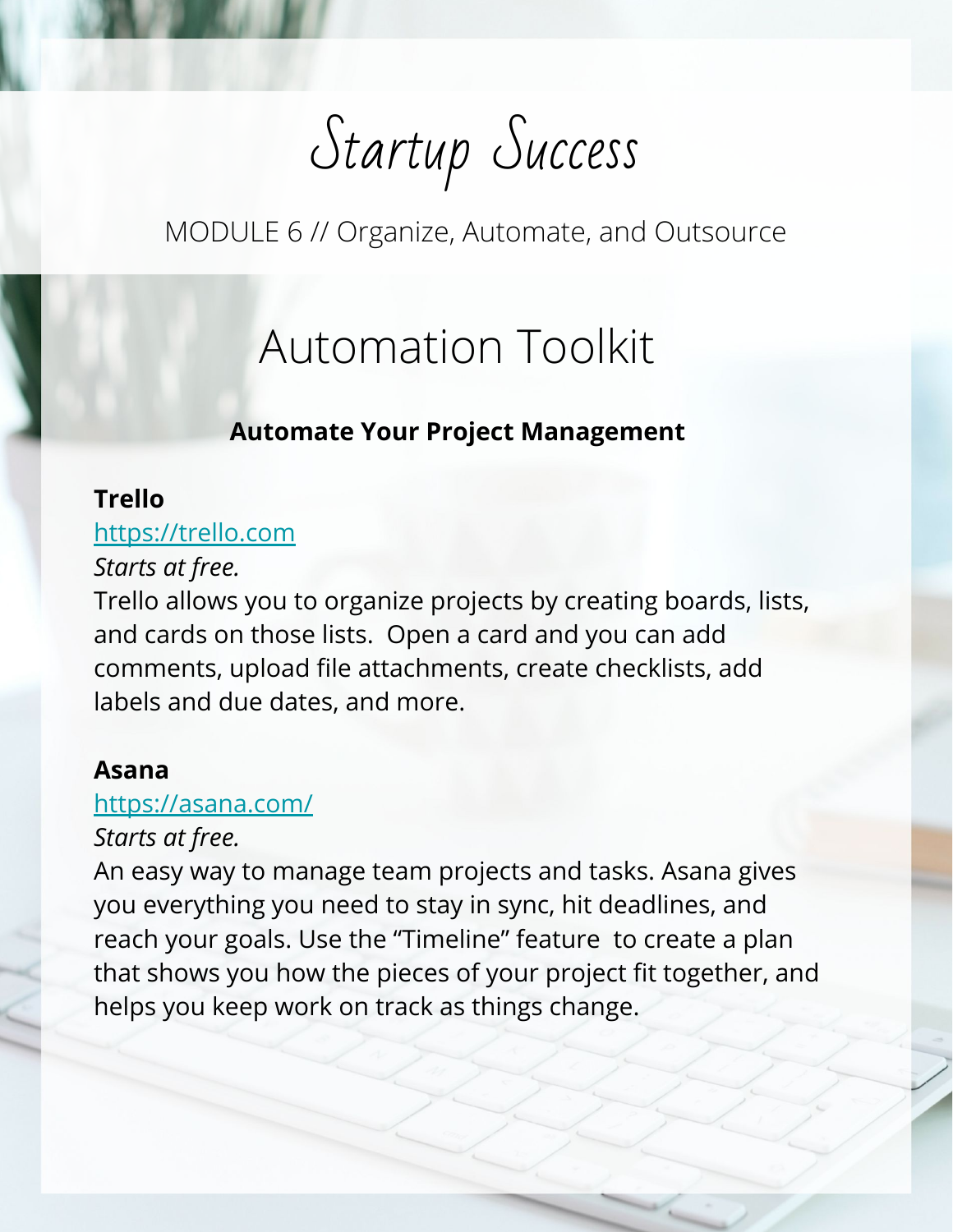Startup Success

### Automation Toolkit

### **Automate Your Project Management**

#### **Podio**

<https://podio.com>

*Starts at free.* Podio is a work management solution that allows businesses to completely customize and integrate their management software.

### **Basecamp**

### <https://basecamp.com/>

*\$99/month*

Basecamp helps you manage projects and tasks, facilitates team communication, and also provides up to 500 gb of file storage.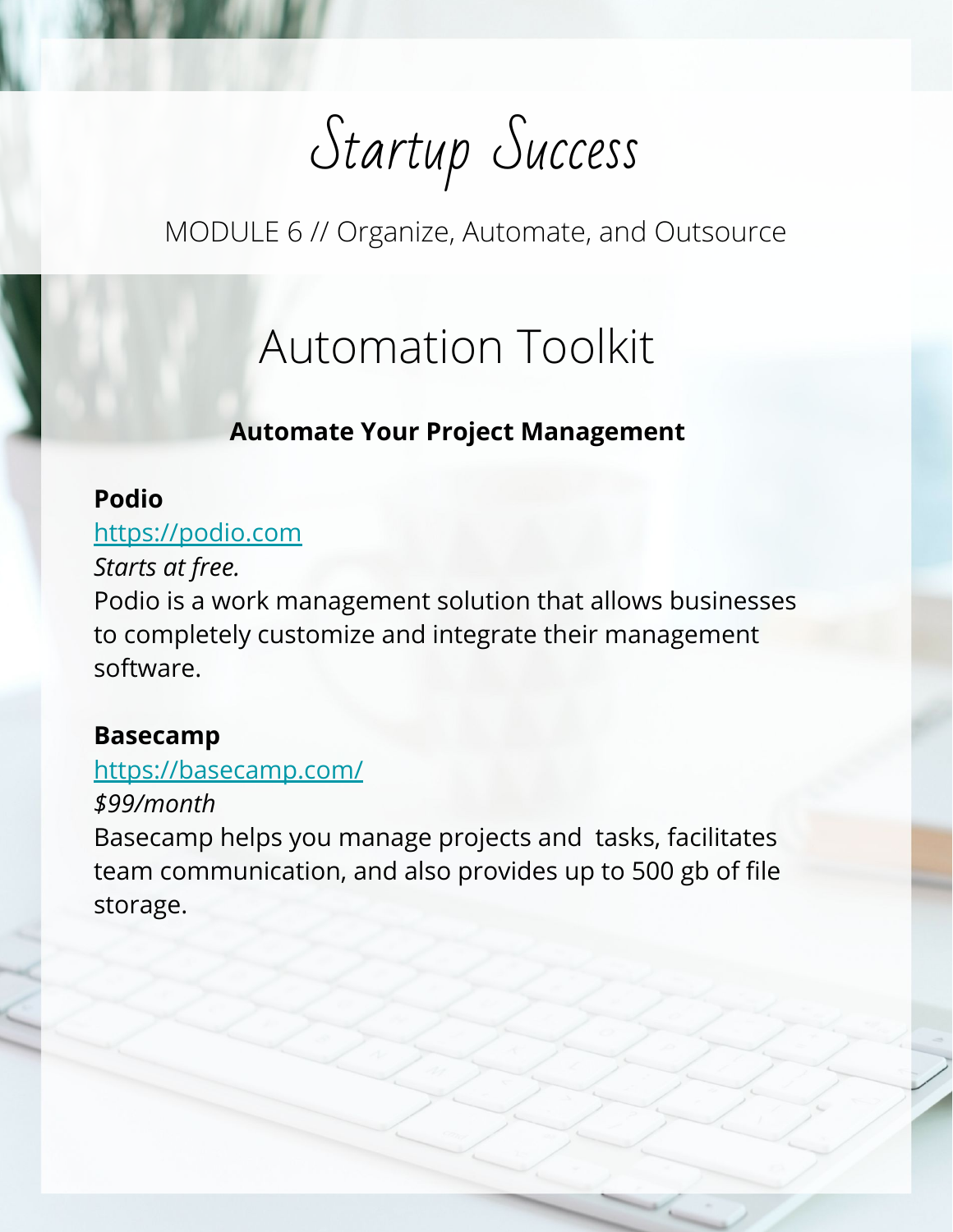## Startup Success

### MODULE 6 // Organize, Automate, and Outsource

### Automation Toolkit

### **Automate Your Social Media**

### **Buffer**

### <https://buffer.com/>

*Starts at free.*

Buffer is a software application for the web and mobile, designed to manage accounts in social networks, by providing the means for a user to schedule posts to Twitter, Facebook, Instagram, and Linkedin, as well as analyze their results and engage with their community.

### **Hootsuite**

### <https://hootsuite.com/>

*Starts at free.* Hootsuite provides a dashboard that allows you to manage multiple social media accounts and profiles simultaneously.

### **Planoly**

### <https://planoly.com>

### *Starts at \$7/month*

Planoly helps you manage, automate, and optimize your Instagram account, including features such as pre-scheduling posts, auto-posting, analytics, and research tools.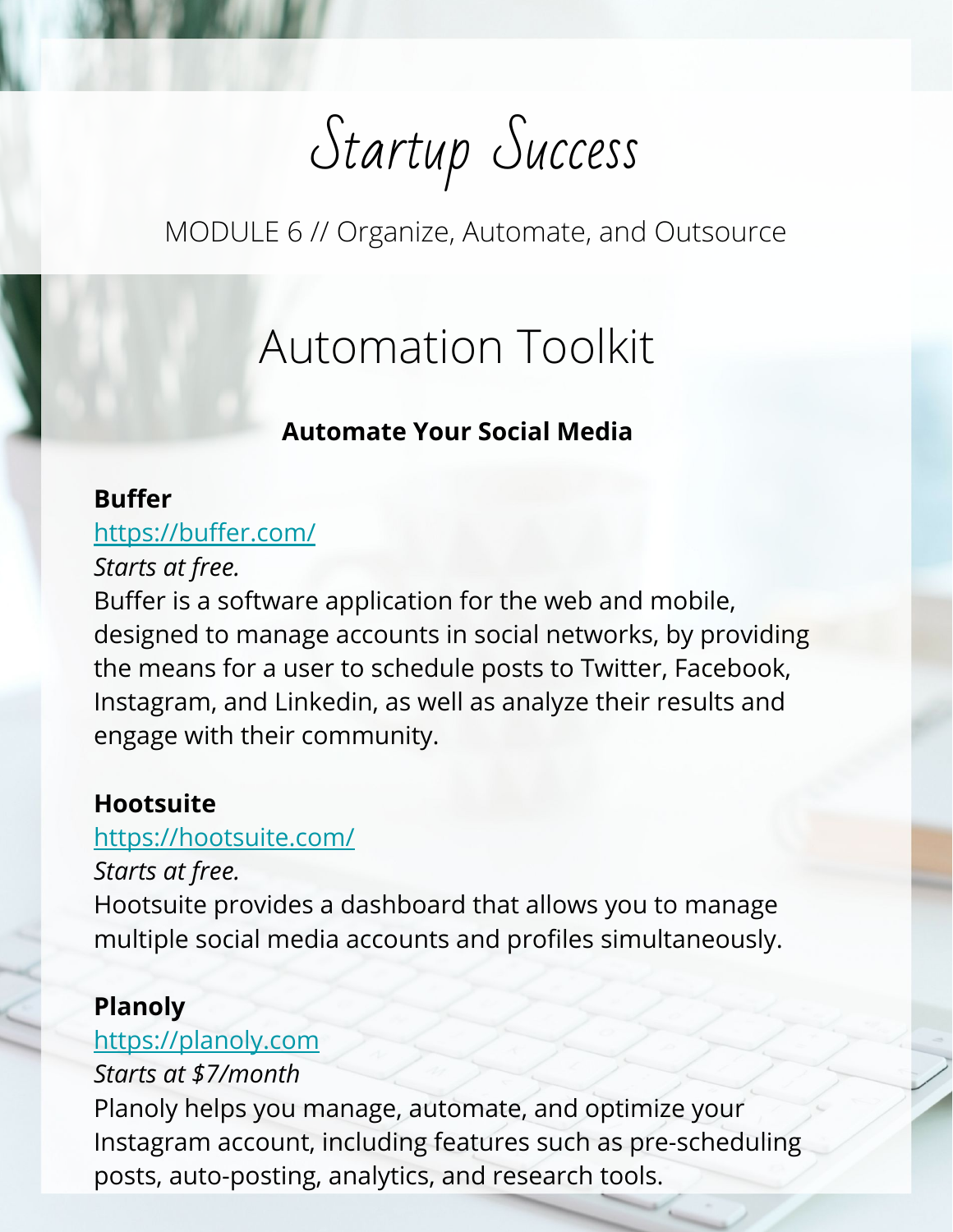## Startup Success

### MODULE 6 // Organize, Automate, and Outsource

### Automation Toolkit

### **Automate Your Social Media**

#### **Later**

<https://later.com>

*Starts at free.* Allows you to visually plan and schedule your Instagram posts.

### **Tailwind**

<https://www.tailwindapp.com/>

### *Starts at \$9.99/month*

My preferred tool for Pinterest automation. Tailwind allows you to schedule pins, discover content, monitor your Pinterest account, join "tribes" of bloggers, post on group boards, and monitor your Pinterest account and results.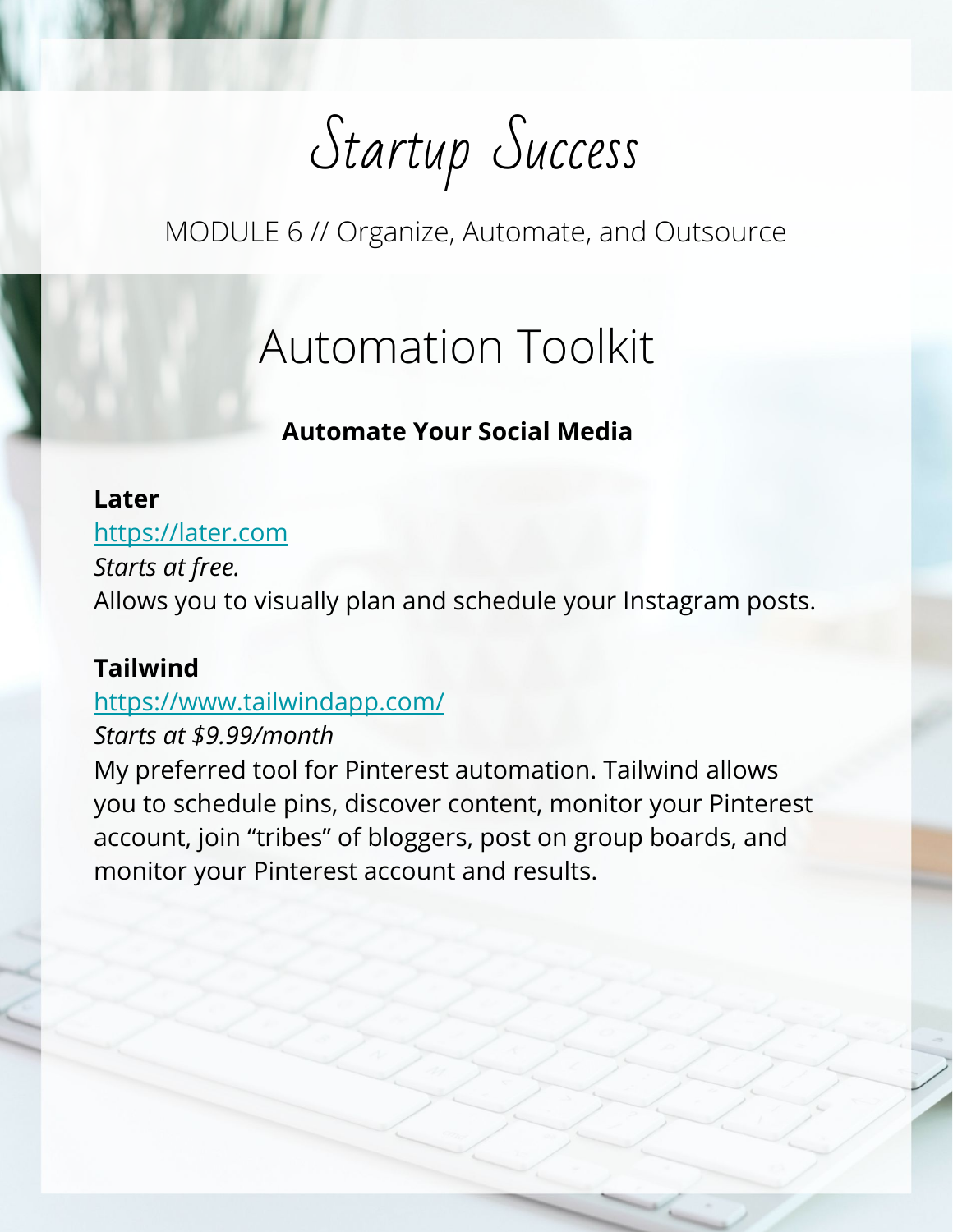Startup Success

### Automation Toolkit

### **Automate Your Email Marketing**

### **Convertkit**

### <https://convertkit.com/>

*Starts at \$29/month*

The email marketing software that I use and love, Convertkit allows you to effectively manage your email list and implement powerful segmentation and marketing automations.

### **ActiveCampaign**

### <https://www.activecampaign.com/>

*Starts at \$17/month*

A comprehensive marketing automation tool that provides email list management, as well as sales management and CRM services.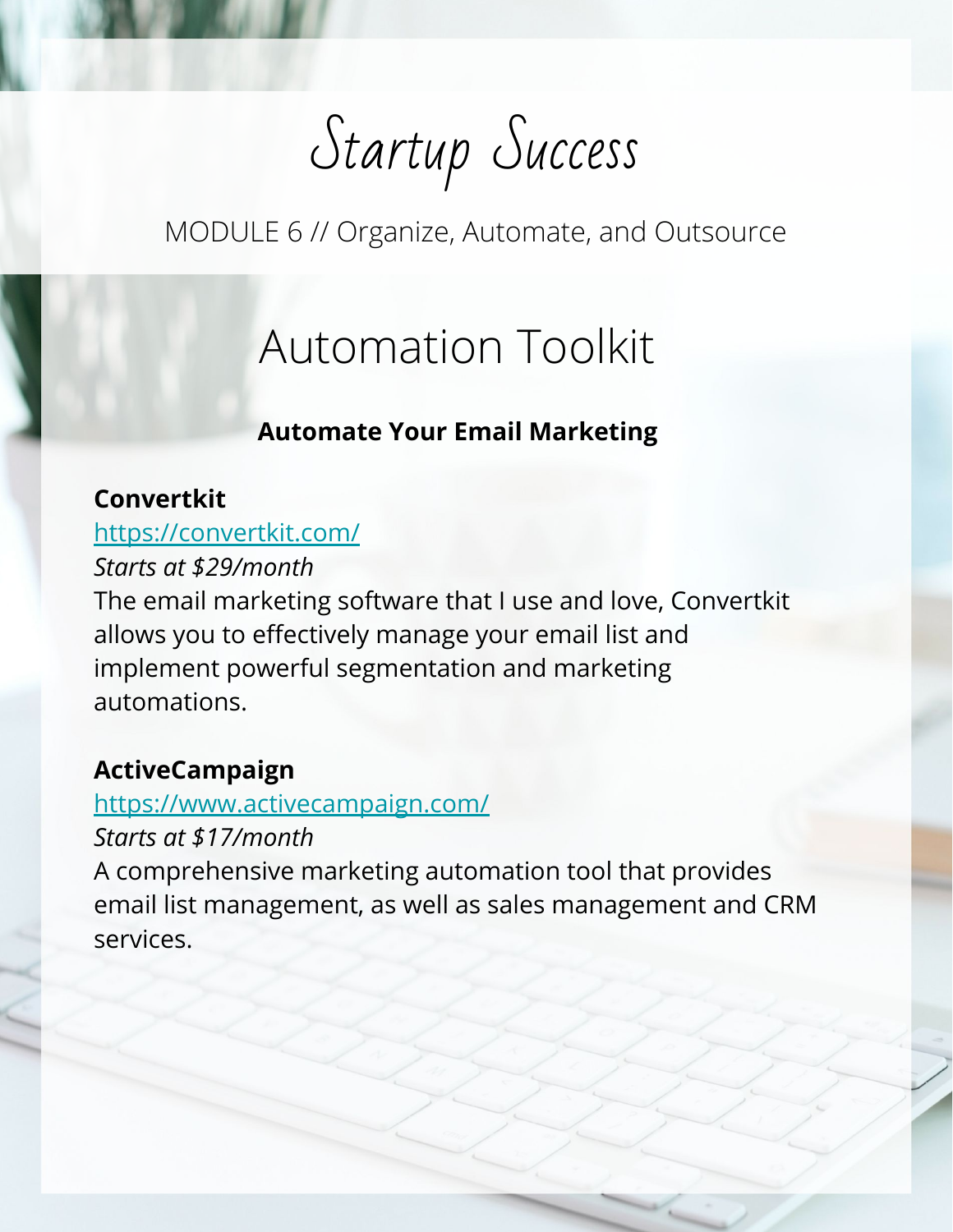Startup Success

### Automation Toolkit

### **Automate Your Customer Management**

### **Pipedrive**

<https://www.pipedrive.com>

*Starts at \$15/month* Pipedrive enables businesses to plan their sales activities, monitor deals, alyze sales data and generate visual reports.

### **Agile CRM**

### <https://www.agilecrm.com>

*Starts at free.* Agile CRM is an all-in one marketing automation and CRM tool that helps you avoid data leaks and enable consistent messaging.

### **Hubspot CRM**

### <https://www.hubspot.com/>

*Starts at free.* HubSpot offers a full stack of software for marketing, sales, and customer service, with a completely free CRM at its core.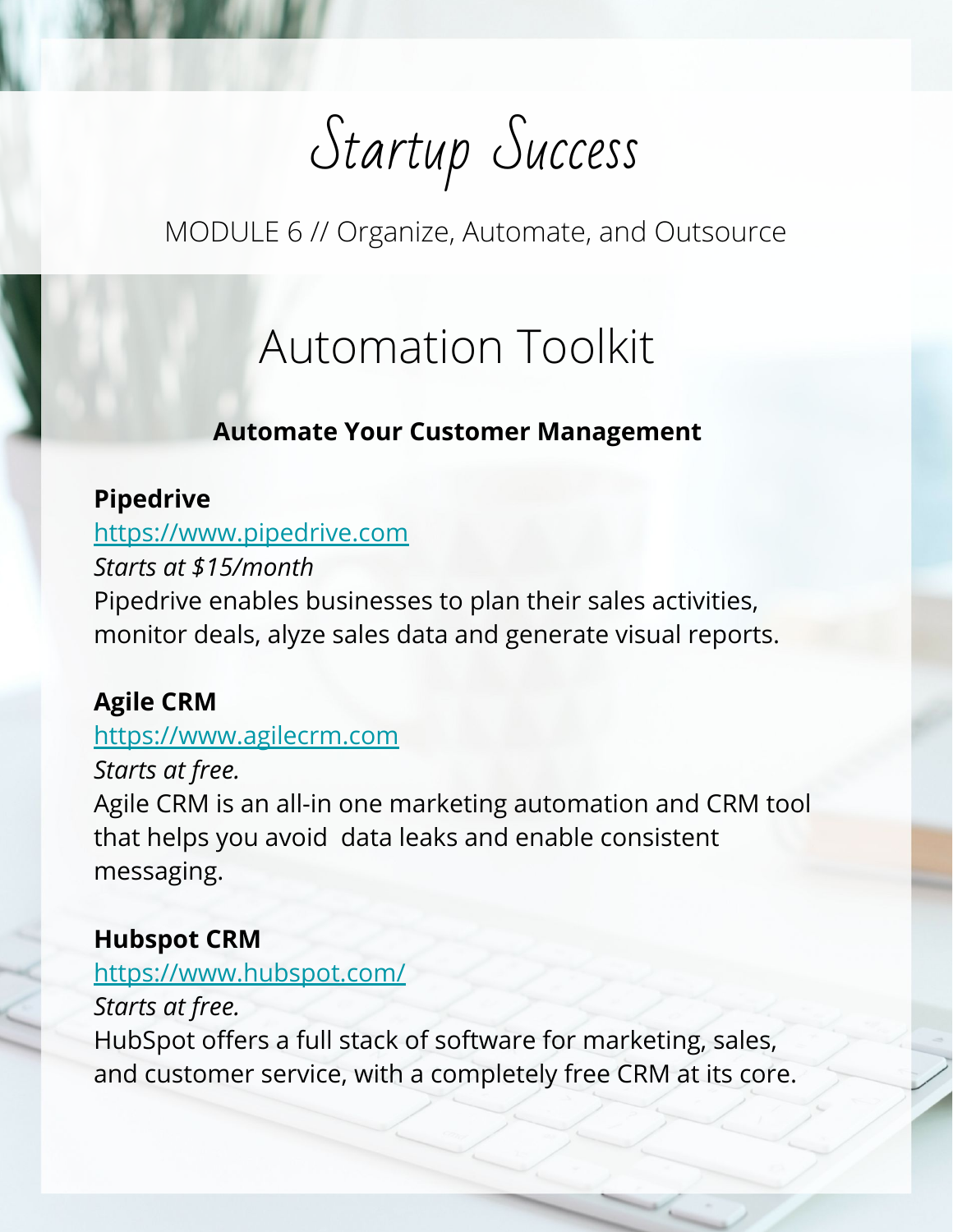Startup Success

### Automation Toolkit

### **Automate Your Scheduling**

**Acuity**

<https://acuityscheduling.com/> *Starts at \$15/month*

**Calendly** <https://calendly.com> *Starts at free.*

### **Automate Your Ecommerce**

### **Shopify**

<https://www.shopify.com> *Starts at \$29/month + transaction fees*

**ShippingEasy** <https://shippingeasy.com> *Starts at free.* Easily print shipping labels, process orders, and automate tracking.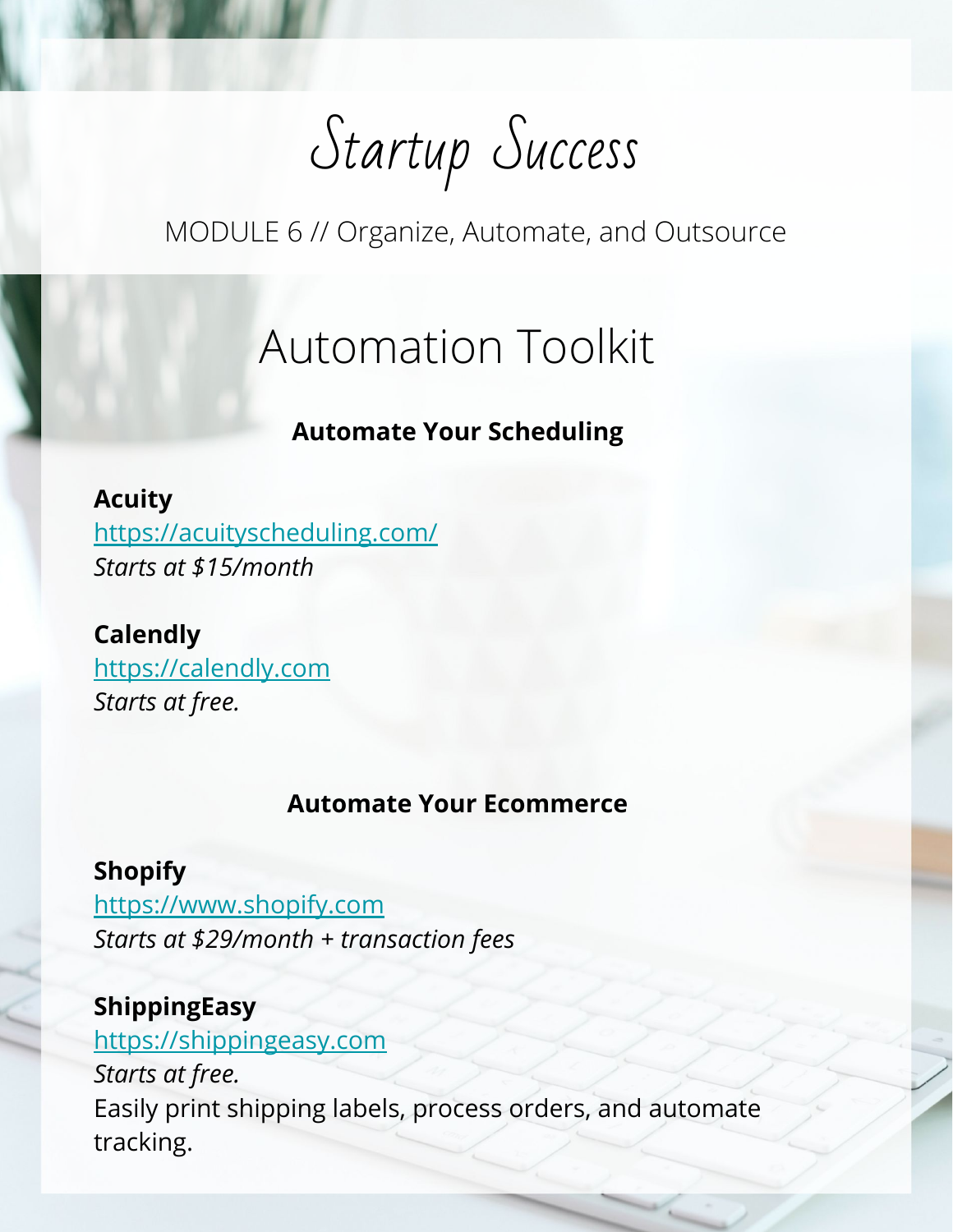Startup Success

### Automation Toolkit

### **Automate Your Bookkeeping**

**Quickbooks** <https://quickbooks.intuit.com/> *Starts at \$20/month*

#### **Xero**

<https://www.xero.com/> *Starts at \$9/month*

#### **Freshbooks**

<https://www.freshbooks.com> *Starts at \$15/month*

**Wave Apps** <https://www.waveapps.com/> *Starts at free.*